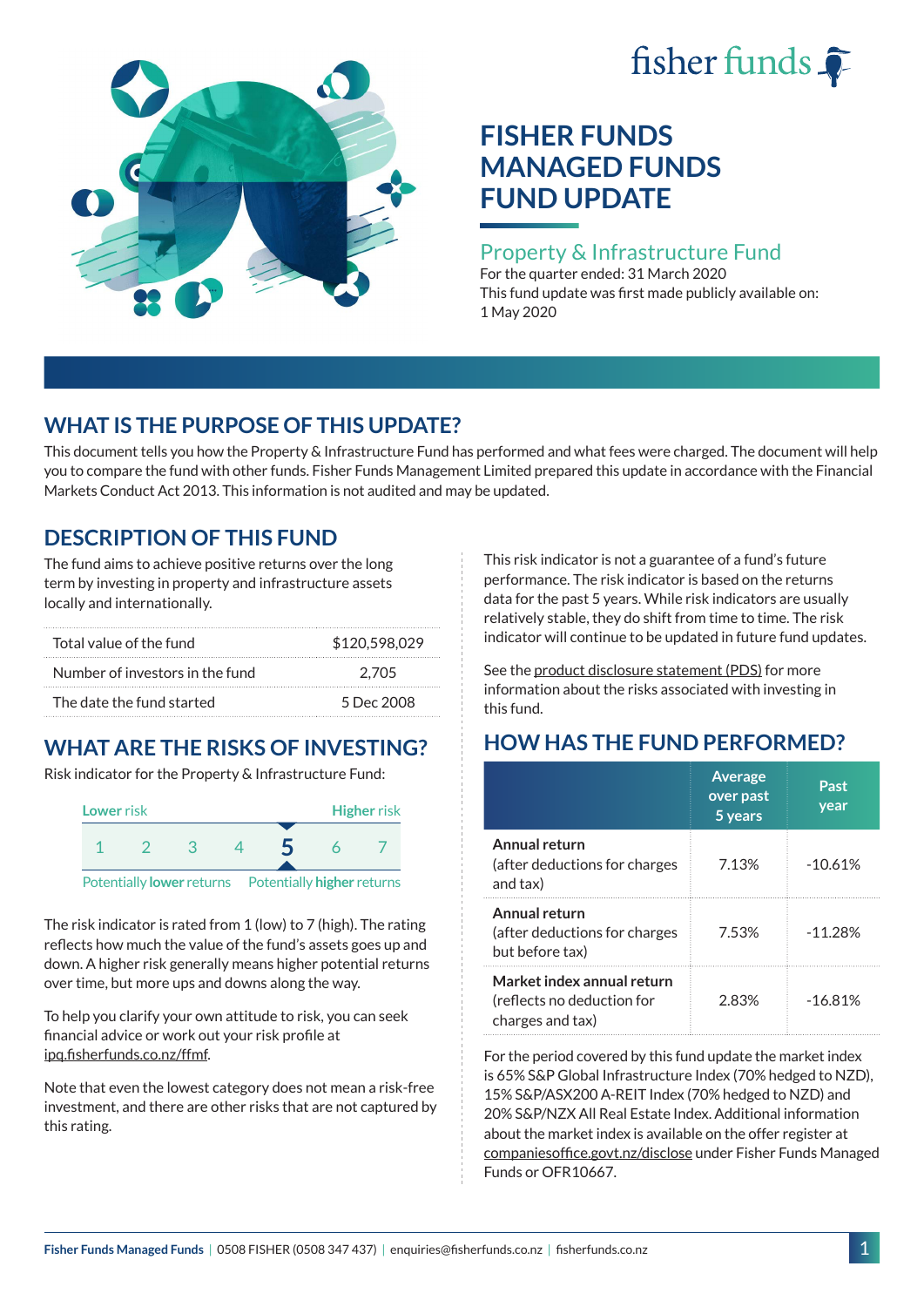## **ANNUAL RETURN GRAPH**



This shows the return after fund charges and tax for each of the last 10 years ending 31 March. The last bar shows the average annual return for the last 10 years, up to 31 March 2020.

**Important:** This does not tell you how the fund will perform in the future.

Returns in this update are after tax at the highest prescribed investor rate (PIR) of tax for an individual New Zealand resident. Your tax may be lower. The market index return<sup>2</sup> reflects no deduction for charges and tax.

#### **WHAT FEES ARE INVESTORS CHARGED?**

Investors in the Property & Infrastructure Fund are charged fund charges that include GST. In the year to 31 March 2019 these were:

|                                                | % of net asset value |
|------------------------------------------------|----------------------|
| <b>Total fund charges</b>                      | 3.09%                |
| Which are made up of:                          |                      |
| Total management and<br>administration charges | 1.54%                |
| Inding:                                        |                      |
| Manager's basic fee                            | 1 27%                |
| Other management and<br>administration charges | 0.27%                |
| Total performance-based fees <sup>1</sup>      | 1 55%                |

Small differences in fees and charges can have a big impact on your investment over the long term.

#### **EXAMPLE OF HOW THIS APPLIES TO AN INVESTOR**

Katie had \$10,000 in the fund at the start of the year and did not make any further contributions. At the end of the year, Katie incurred a loss after fund charges were deducted of -\$1,061 (that is -10.61% of her initial \$10,000). Katie did not pay other charges. This gives Katie a total loss after tax of -\$1,061 for the year.

# **WHAT DOES THE FUND INVEST IN?**

#### **Actual investment mix**

This shows the types of assets that the fund invests in.



#### **Target investment mix**

This shows the mix of assets that the fund generally intends to invest in.